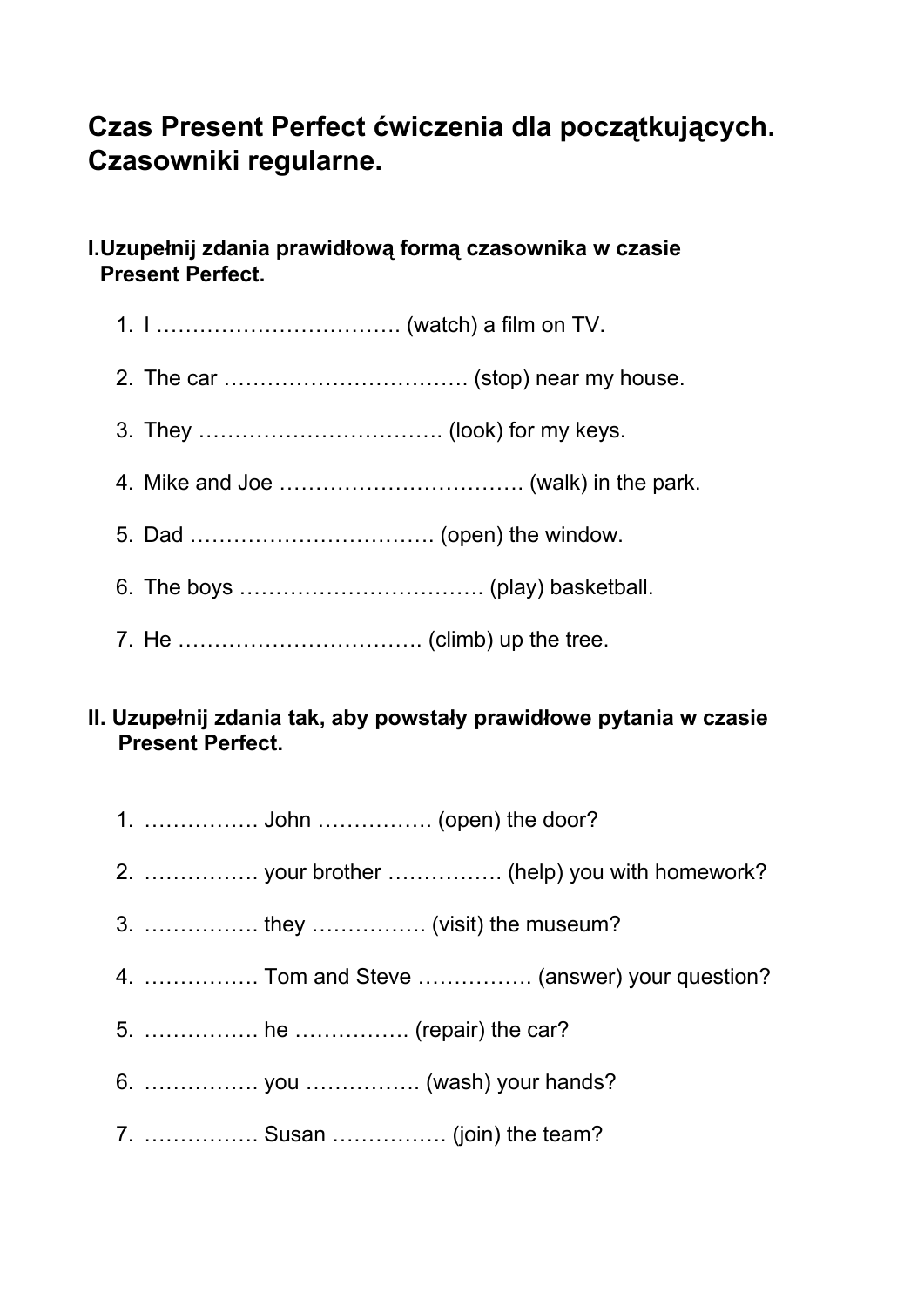## **III. Z podanych wyrazów ułóż prawidłowe zdania przeczącew czasie Present Perfect.** 1. in the garden / the children / play ……………………………………………………………………………….. 2. visit / her grandmother / Gina ……………………………………………………………………………….. 3. you / the door / close ……………………………………………………………………………….. 4. Tom and Oscar / help / me ……………………………………………………………………………….. 5. ask / she / a question ……………………………………………………………………………….. 6. A boy / a pencil / borrow ………………………………………………………………………………..

**IV.Udziel krótkich odpowiedzi twierdzących i przeczących na pytania.**

1. Have they cleaned the windows?

…………………………………………………………… …………………………………………..

2. Has your mother studied in Warsaw?

………………………………………….. ………………………………………………………………………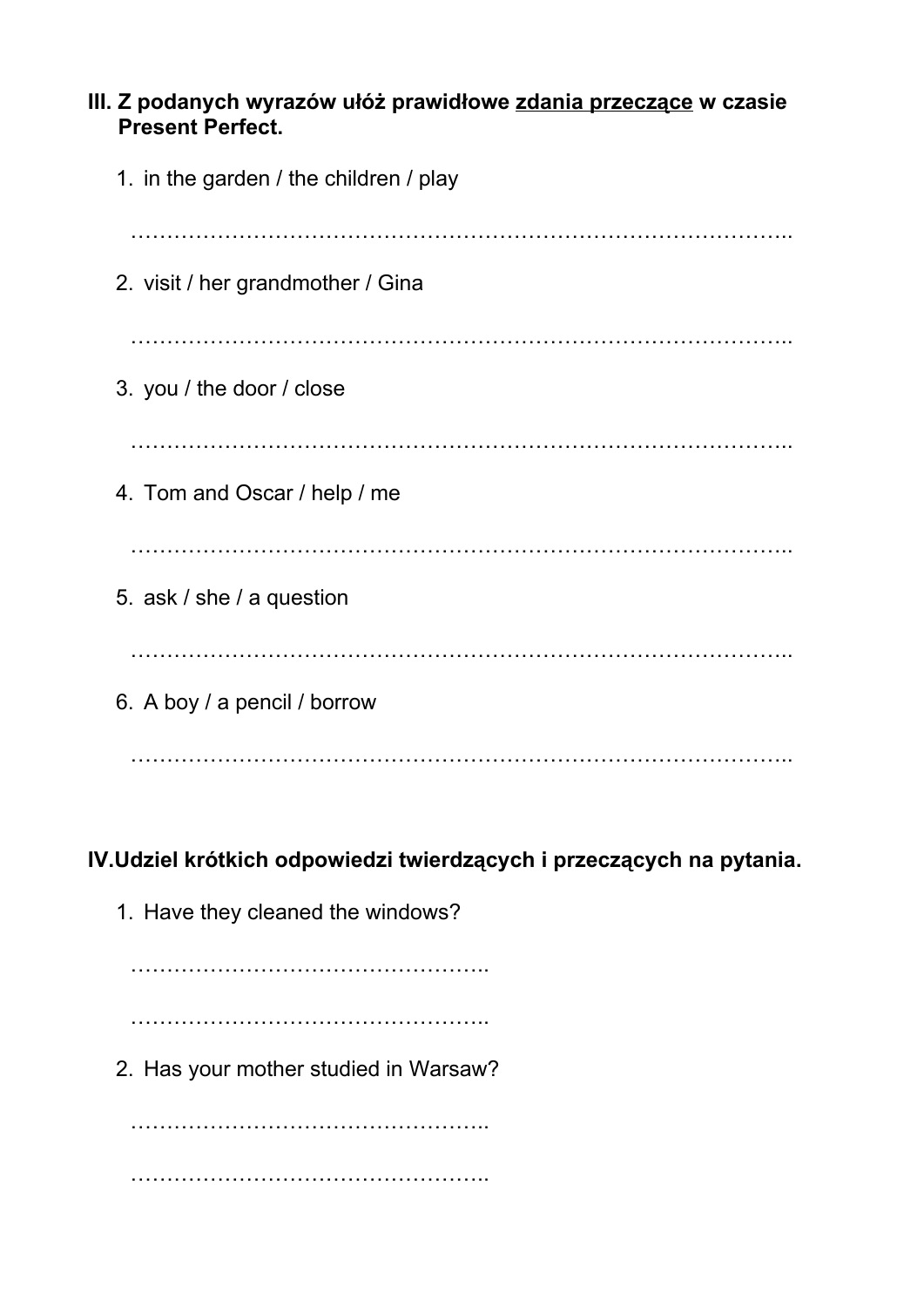3. Has Tom tidied his bedroom?

………………………………………….. …………………………………………..

4. Have Susan and Lisa watched a film?

…………………………………………..

…………………………………………..

5. Has the train arrived?

………………………………………….. …………………………………………..